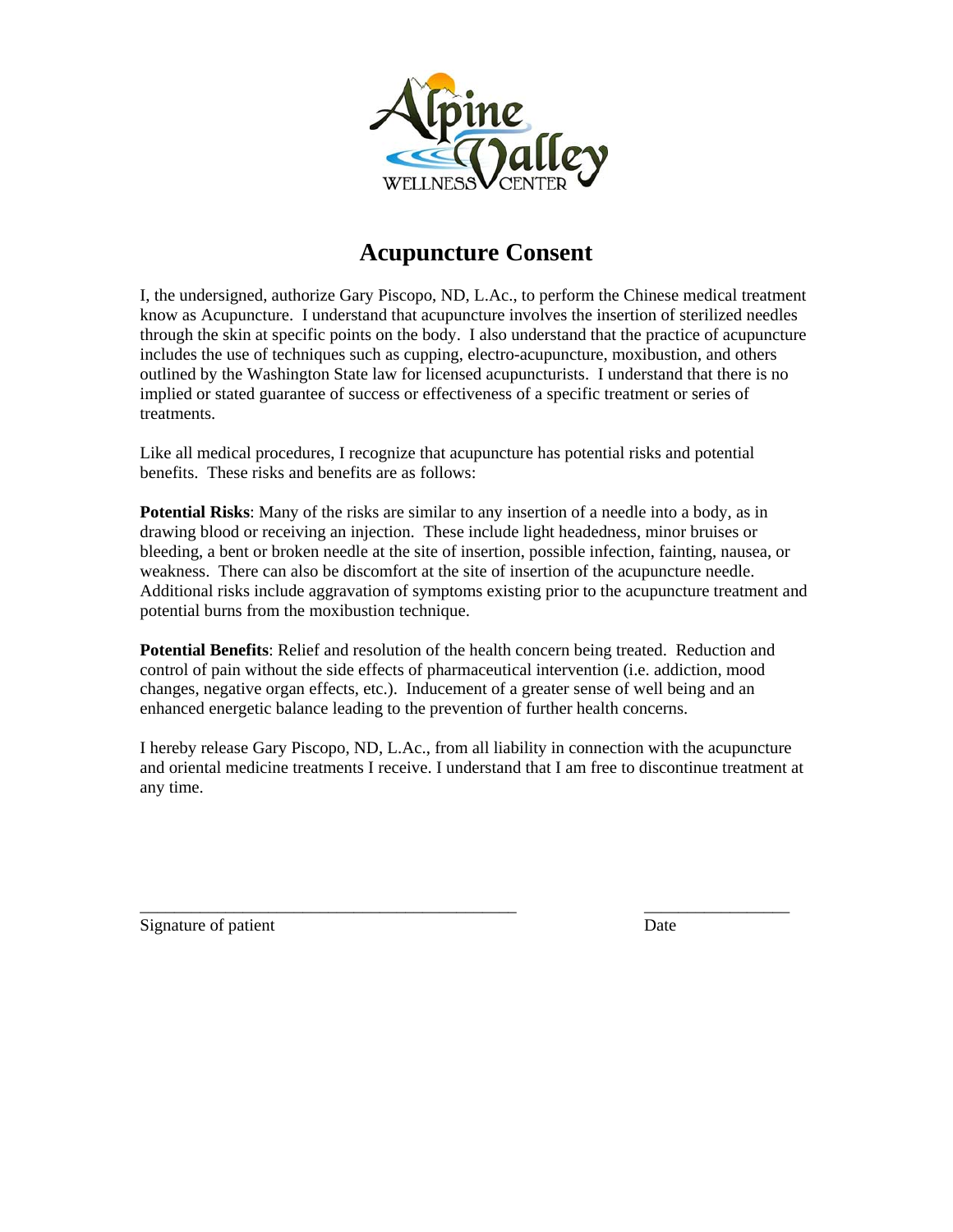# **Written Waiver to Continue East Asian Medical Treatment**

*Washington State law required the Department of Health to develop the requirements for the written waiver for East Asian medicine practitioners to use when the practitioner sees a patient with a potentially serious disorder. (18.06.140 RCW)* 

I, the contract of the contract of the contract of the contract of the contract of the contract of the contract of the contract of the contract of the contract of the contract of the contract of the contract of the contrac

\_\_\_\_\_\_\_\_\_\_\_\_\_\_\_\_\_\_\_\_\_\_\_\_\_\_\_\_\_\_\_\_\_\_\_\_\_\_\_\_\_\_\_\_\_\_\_\_\_\_\_\_\_\_\_\_\_

\_\_\_\_\_\_\_\_\_\_\_\_\_\_\_\_\_\_\_\_\_\_\_\_\_\_\_\_\_\_\_\_\_\_\_\_\_\_\_\_\_\_\_\_\_\_\_\_\_\_\_\_\_\_\_\_\_

\_\_\_\_\_\_\_\_\_\_\_\_\_\_\_\_\_\_\_\_\_\_\_\_\_\_\_\_\_\_\_\_\_\_\_\_\_\_\_\_\_\_\_\_\_\_\_\_\_\_\_\_\_\_\_\_\_

serious disorder. Gary Piscopo, ND, LAc requested a consultation or recent diagnosis from a physician or physician's assistant, osteopathic physician or osteopathic physician's assistant, naturopath or ARNP on that potentially serious disorder. I acknowledge that failure to pursue treatment from my primary health care provider may involve risks such as:

I, nonetheless, refuse to authorize a consultation or to provide a recent diagnosis from such a primary health care provider and wish to continue with treatment.

An East Asian medicine practitioner's scope of practice includes the following techniques and services:

- Acupuncture, including the use of acupuncture needles or lancets to directly or indirectly stimulate acupuncture points and meridians;
- Use of electrical, mechanical, or magnetic devices to stimulate acupuncture points and meridians;
- Moxibustion:
- Acupressure;
- Cupping;
- Dermal friction technique;
- Infra-red:
- Sonopuncture;
- Laserpuncture;
- Point injection therapy (aquapuncture); and
- Dietary advice and health education based on East Asian medical theory, including the recommendation and sale of herbs, vitamins, minerals, and dietary and nutritional supplements;
- Breathing, relaxation, and East Asian exercise techniques;
- $\bullet$  Qi gong;
- East Asian massage and Tui na, which is a method of East Asian bodywork, characterized by the kneading, pressing, rolling, shaking, and stretching of the body and does not include spinal manipulation; and
- Superficial heat and cold therapies.

I understand the services and techniques the East Asian medicine practitioner is authorized to provide will not resolve my underlying potentially serious disorder(s).

\_\_\_\_\_\_\_\_\_\_\_\_\_\_\_\_\_\_\_\_\_\_\_\_\_\_\_ \_\_\_\_\_\_\_\_\_\_\_\_\_\_\_\_\_\_\_\_\_\_\_\_\_\_\_\_\_\_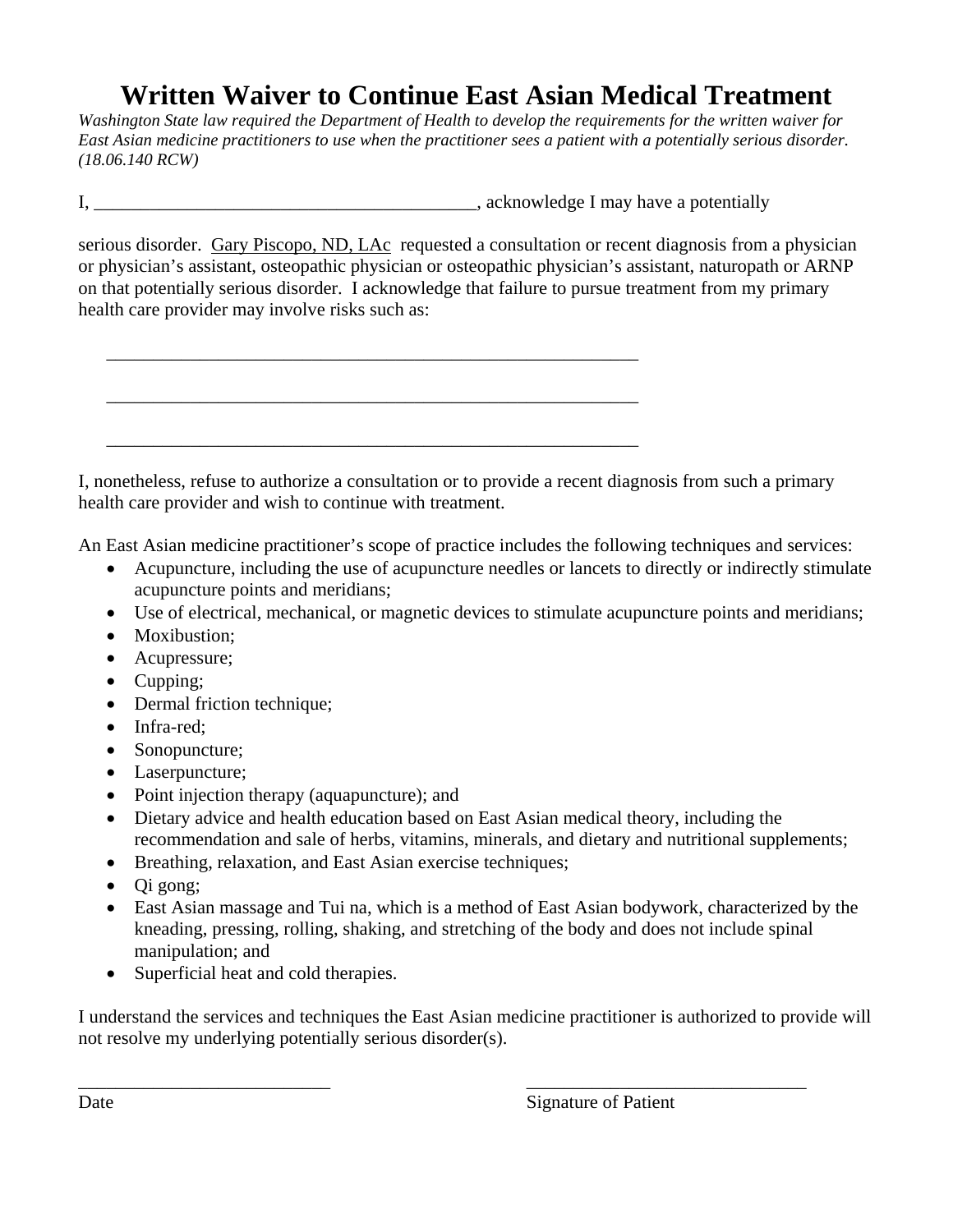

**Dr. Gary Piscopo, N.D., L.Ac.** 

430 Elva Way, East Wenatchee, WA Business: [509] 886-9355 Fax: [509] 886-9354

## **COUNSELING INFORMED CONSENT AGREEMENT: INFORMATION AND POLICIES**

Provision of the following information and written acknowledgment of its receipt are required by Washington state law. Please read it carefully. I welcome the opportunity to discuss any questions or concerns you may have regarding this agreement or my services.

Please be aware that, unless otherwise stated, when I am working with you as a counselor, our relationship will be defined by that role. This means that, generally, I will not be diagnosing or treating heath conditions during our counseling visits as this would distract from the therapeutic work we have come together to do. If you desire medical treatment, a separate appointment to address those issues can be made if this is agreeable to both of us.

Counselors practicing counseling for a fee must be registered or certified with the Department of Licensing for protection of the public health and safety. Registration of an individual with the department does not include a recognition of any practice standards, nor necessarily implies the effectiveness of any treatment.

### **Your Rights As A Client In Counseling**

As a client in counseling, you have certain rights that are important for you to know. There are also certain limitations to those rights of which you should be aware.

As a client of a counselor registered or certified by the State of Washington, you have privileged communications under state law. With the exception of the situations listed below, and those requirements outlined in state and federal law, you have the right to have information you share with me held in strict confidence; that information includes the fact that you are seeing me. The privilege is yours, not mine, and cannot be waived without your consent. I will always act to maximize your privacy even when you waive your right to confidentiality.

The following situations are exceptions to your right to confidentiality:

1. If I believe that you are likely to do harm to yourself or to another person, I am required by law to take steps to protect you and/or the other person.

2. If you reveal that you have committed or are contemplating the commission of a crime, I may report that to the appropriate authorities.

3. If I believe that you may be physically or sexually abusing or neglecting a minor child or vulnerable adult, or if you report information to me about the possible abuse or neglect of a child, I am required by law to report this to the appropriate state agencies (i.e. Children's Protective Services or Adult Protective Services).

4. If you are currently in litigation, or become involved in litigation during treatment or file a complaint against someone for malpractice, you may be asked to disclose information regarding your therapy as part of that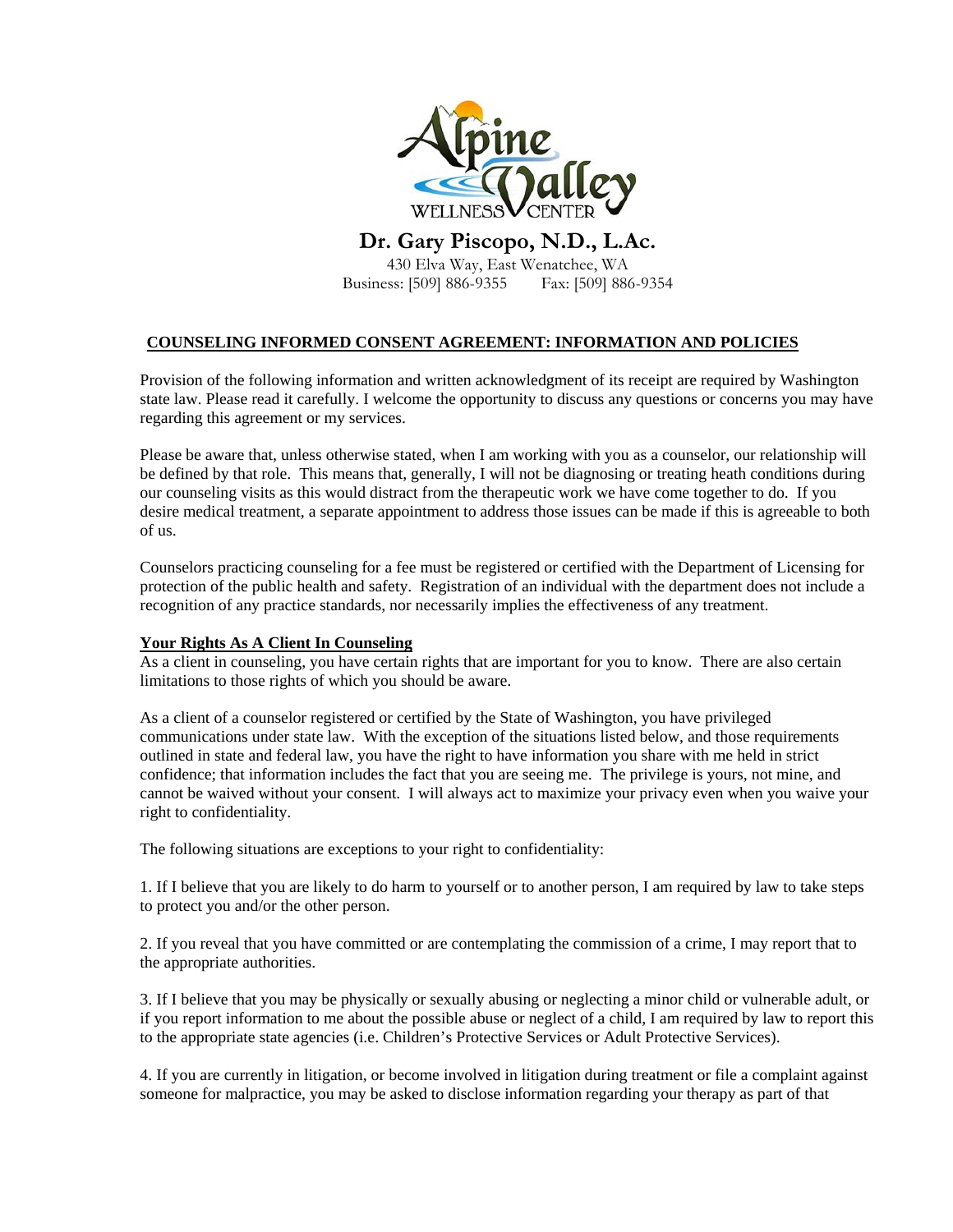process. Although I will request your consent to release information, I can be legally obligated by subpoena or court order to turn over my records and testify. Nevertheless, please inform me as soon as you know that you are likely to be in such a legal situation, so that I can exercise due caution and thereby protect your privacy.

5. If you submit claims to your insurance company, they will likely require some information regarding your treatment with me. Most insurance companies only require basic information, often including a psychiatric diagnosis. You have the right to know the diagnosis that I use in any communication with your insurance company or other third party payor or agency. Should you attempt to use your health insurance to cover my services, there are a few things you should be aware of. Some insurance companies will partially or fully cover my services and some will not. If this is a concern for you, please check with your insurance company regarding your eligibility for benefits and with me regarding the policies and procedures I use concerning health insurance or other third party coverage. I need to be very clear that I cannot guarantee that your treatment will be covered. **Further, you are ultimately responsible for covering the full amount of my fees in the event that your insurance company does not cover all or part of my services.** As noted, if you want me to file insurance for you, your signature(s) below indicates your permission to release any and all information requested to your insurance company or its representative such as a managed care company. When such is released, I cannot control how the information is treated, nor will I be responsible for any injury or claim for damages arising from the release of records or information as required by the insurance company or managed care organization.

6. If you have been referred to me by another health care provider, it is my practice to follow up with the referring individual. This is done to insure that both parties of your therapeutic team are kept up-to-date about your health care and that the duplication of, or omission of services are avoided. It is also sometimes the case that a referral letter may be necessary within some insurance systems to request additional visits. A copy of the referral letter I send to the referring individual is available to you at your request. In some cases it will be useful to the therapy for me to discuss your situation with others such as your physician, former therapist, etc. In such cases, I will seek your written permission for this exchange of information.

7. If you are seeing me in couples or family therapy and you, your partner, or another family member should happen to see me in an adjunctive individual session, information shared with me in that meeting may be shared by me in joint or family sessions if I believe it to be in the best interest of the work we are doing together. When working with couples, I adopt a "no secrets" rule. That is, should I speak individually with either party (e.g., via telephone), I reserve the right to disclose any information to the other party if I believe such information is relevant to the therapy process.

8. If our therapeutic relationship involves more than one person (e.g. spouse, parent, partner, etc.), I will not release any information to a third party (court, attorney, etc.) without the signed permission of all parties involved in our therapeutic work together, except as required by law. Your signature on this disclosure statement represents agreement to this requirement. It is important when working as a couple that each person feels safe to speak openly and honestly, without fears that material revealed in therapy will be revealed in court and used in a negative fashion. A parental separation or divorce is a difficult situation for all involved. In order to provide a safe environment for couples work, it is important that you agree not to call me as witness or to attempt to subpoena records in the event you choose to pursue divorce. While a judge may overrule this agreement and issue a court order for information, your signature(s) below reflect your agreement not call me as a witness nor attempt to subpoena clinical records.

9. You always have the right to request a change in treatment or to refuse therapy. It is important that what we do together meets your needs. If you believe you are not being helped, please tell me so that we can work through the difficulty together. If we are unable to do so, I will assist you in finding another therapist upon your request.

Although you are free to terminate therapy at any time, it is my request that you discuss your decision and reasons for termination at the beginning of a regularly scheduled session. I consider it of therapeutic value to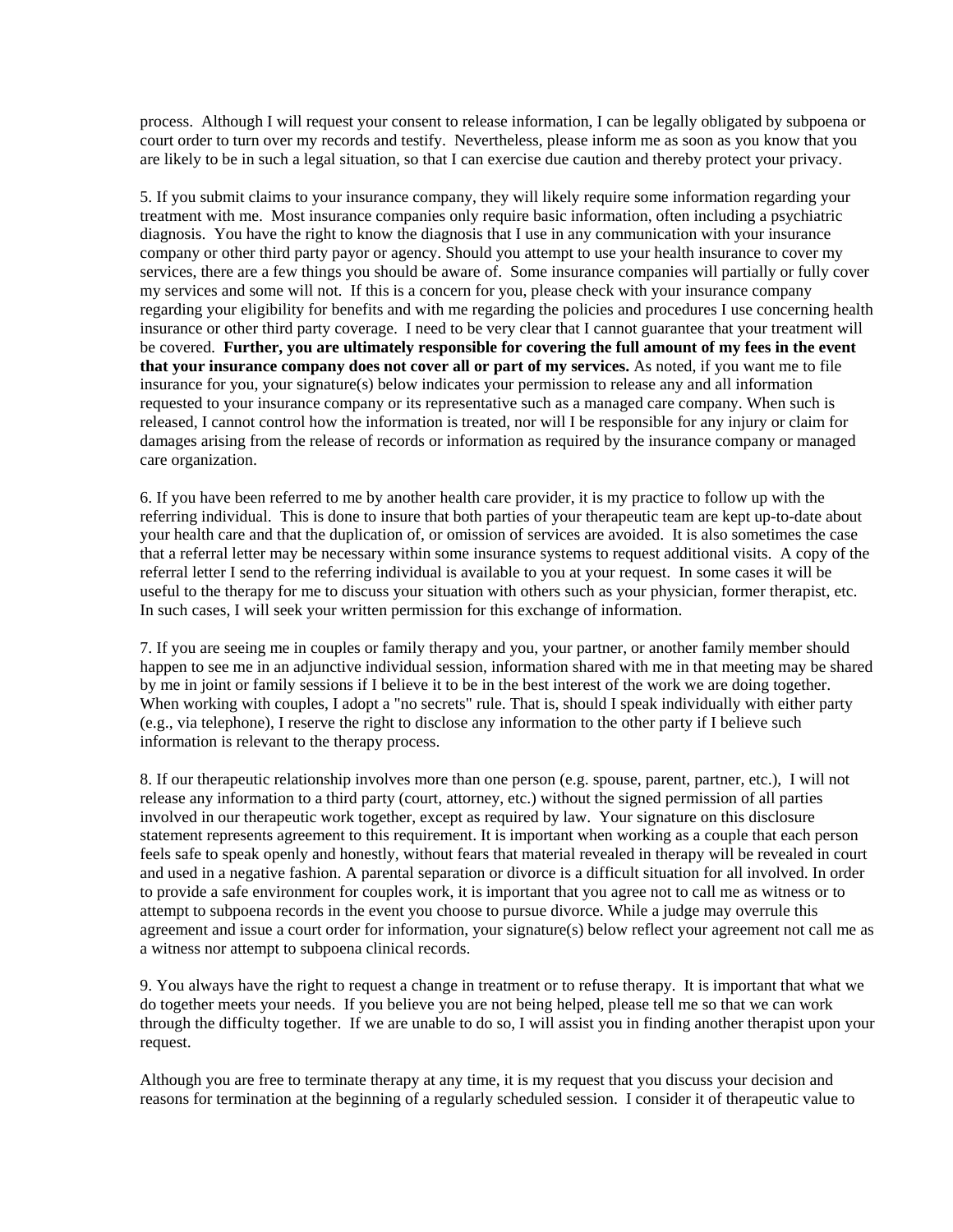you that we bring your therapy to closure in a way that ensures all counseling issues have been dealt with to the best of your and my ability. In any case, your decision to terminate therapy will be respected no matter what the circumstances.

#### **Benefits and Risks of Therapy**

One potential benefit of therapy is the ability to detect, challenge, and change those beliefs and attitudes that create, maintain, and worsen feelings such as depression, anxiety, panic, anger, frustration, etc. Therapy can also help individuals gain new understanding about their problems and learn new ways of coping and solving problems. With new skills, people often report a significant reduction in their feelings of distress, improved general functioning, and improved relationships.

As with any health care intervention, there are no guarantees, and there are potential risks. Risks may include experiencing uncomfortable levels of feelings like sadness, anxiety, anger, frustration, etc., and you may recall unpleasant aspects of their personal history. You also go through periods of feeling worse before feeling better.

#### **Other Considerations**

I occasionally consult with colleagues and/or other professionals regarding my work with clients to gain feedback and suggestions about therapeutic options and directions. My work with you may be discussed in formal or informal sessions with my colleagues or staff here, or with other professionals with whom I seek consultations for my growth and professional development. During these consultations, no unique identifying information about you will be used. All discussions of this type with other professionals are subject to the same provisions of confidentiality discussed above.

I want to be clear that I am not a psychotherapist nor do I do psychotherapy or psychotherapeutic testing or evaluation. For that reason, I do not have the expertise to testify or provide documentation in legal cases that require these types of assessments, such as child custody cases or testimonials to psychological stability.

My office number is (509) 886-9355. I check my messages at frequent intervals throughout the day. Please be aware that I generally do not do therapy or crisis management over the phone. If the situation or issue we are discussing becomes more complex than I feel is ethically responsible to handle by phone, I may ask you to make an appointment to address it. Any phone calls exceeding five (5) minutes will be billed at the same rate as my office fees unless we have made other arrangements.

If there is an emergency, please call my office number and tell the office manager that this is an emergency. If no one is available in the office, the clinic beeper number is always available on our answering machine. If you are unable to reach me and are urgently in need of help, call the Seattle Crisis Clinic at (206) 461-3222 or Chelan Douglas County 24 hour Crisis Line (509) 662-7105. They can assist you in managing your situation.

#### **Appointments and Fees**

Appointments are usually scheduled once per week or once every other week. The session lasts for fifty (50) minutes unless we arrange in advance to meet for a longer time. Longer sessions will incur an extra charge based upon the amount of time we schedule. The scheduled time for your session is set aside for you. Except in emergency situations, if you miss a session without canceling, or if you cancel with less than 24 hours notice, I will bill you in full for that time. Insurance or other third party payors will not compensate you under such circumstances. If you are late for a session, you will be seen for the remainder of your scheduled time and charged the full rate.

Please call my office for my current fee structure. This fee is standard regardless of the number of people attending the session. As indicated above, your insurance company may or may not cover my services. Payment must be made at the conclusion of each session unless we specifically agree on another payment schedule. I accept cash, check, and VISA/MasterCard. I cannot accept medical coupons or barter.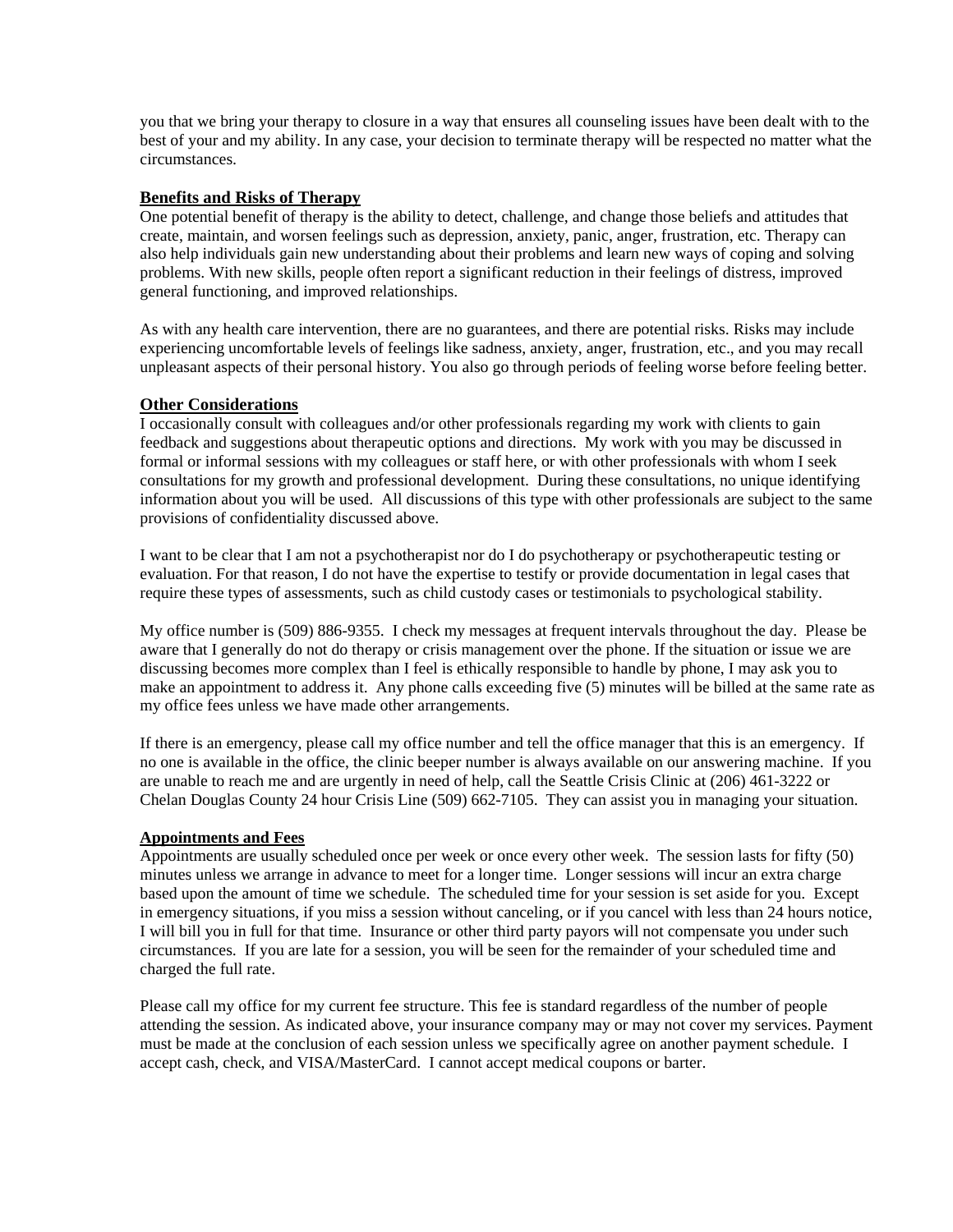If we come to an agreement that I will do work related to your treatment that is outside of our scheduled counseling, I will bill you on an hourly basis for all the time I spend on your case, including travel time to another location, meeting other professionals regarding your case, writing reports, doing specialized research, etc. My fee for this type of work is \$95.00 per hour.

#### **Training and Therapeutic Approach**

My educational preparation in psychology and counseling includes a Doctorate in Naturopathic Medicine from Bastyr University in Seattle, WA and an externship in Family Counseling at Valley Counseling Associates in Renton, WA. Prior to this, I received my B.A. degree in psychology at the University of California, San Diego. I also worked in the field of psychiatric medicine as a mental health counselor for twelve years, which included participation in child, adolescent, and adult in-patient mental health programs. In my last position at Stevens Memorial Hospital in Edmonds, WA, our unit hosted the New Life Program, a Christian-based mental health care curriculum. In working closely with the staff of this program, I learned invaluable skills in the use of integrating spirituality with more conventional psychological approaches to counseling. My dual role as a doctor and counselor gives me an added scope of understanding in addressing the physical, mental, emotional, or spiritual concerns of my clients.

My therapeutic orientation is eclectic and derived from several fields of thought. A large part of my focus is on wellness-centered therapy. I also have a strong background in humanistic psychology, especially the Rogerian system. I have been exposed to several other orientations to counseling during my training, including Systems Family Therapy, Neurolinguistic Programming, Cognitive Therapy, Gestalt, and Narrative Therapy. As each individual I work with is unique, my treatment approaches for each client are tailored specifically to meet their needs and their process of growth. Being dedicate to the science of therapy as well as the art, I continue to educate myself in newer methods of therapeutic interventions through a review of the literature, workshops, and classes offered for in therapy for medical professionals.

Each course of treatment is a distinct creation of its participants and therefore your therapy will be a blend of what you and I do together. Part of my responsibility in your therapeutic process is to structure an environment that is both safe and supportive. I am also responsible for developing and implementing a course of treatment that will most effectively deal with your issues. You are responsible for your choices, your perceptions and the pace of reaching your therapeutic goals. While I cannot guarantee that specific changes will take place as a result of our counseling together, I am optimistic that change can occur.

In supporting your perception of reality, present and past, I will not attempt to determine in a legal sense whether the events you describe happened exactly as you remember them. I may, for the sake of therapeutic progression, challenge your views and remembrances, make suggestions, and give advice, but ultimately it is you who are in charge of what decisions you make concerning your life and how you implement them. For this reason, it will be your task to set the goals for the therapy session and to continue to work toward change outside of the therapy hour. My role is to listen, educate and support you during this period of change. You are embarking on a journey of inner exploration that is well worth taking. I look forward to traveling a part of its course with you.

I ascribe and adhere to the Code of Ethics of the Naturopathic Profession. I must also answer to the ethical and professional standards of the Uniform Disciplinary Act for the Regulation of Health Professionals.